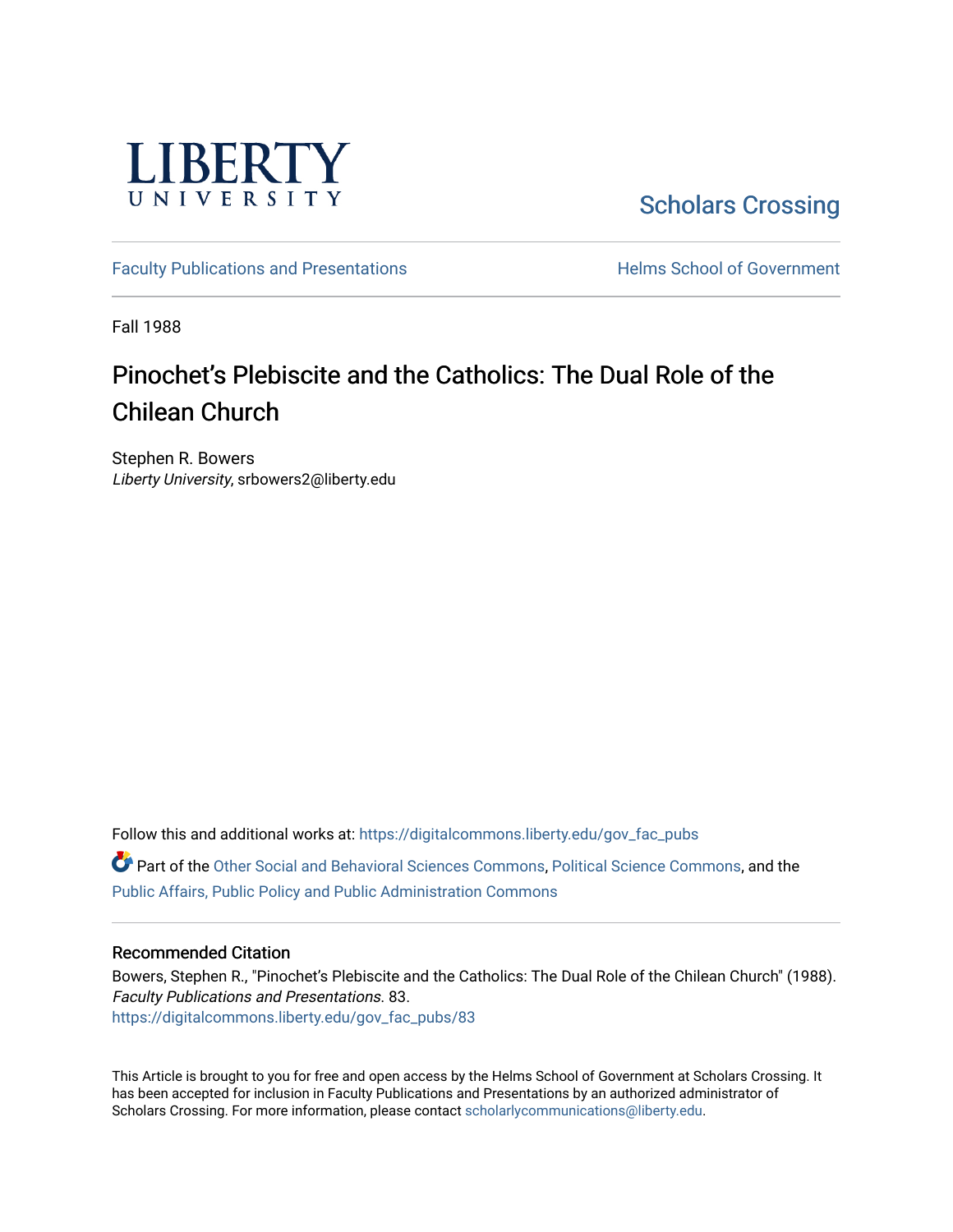# Pinochet's Plebiscite and the Catholics: **The** Dual Role of the Chilean Chupch

## By STEPHEN R. BOWERS

For decades the Catholic church and the Chi-lean military embraced common concerns. Each was an advocate of stability, law and order, social harmony, and an opponent of radical political movements. Their occupation of such extensive common political, economic, and social ground made them natural allies. However, as the church, fearing the stronger attraction of both the Protestant faith and Marxist-Leninist ideology among the country's working class, could no longer confine itself to this limited role and became more politically and socially active, the two allies became opponents. $1$  By 1975, the Catholic church was in the forefront of opposition to Chile's military government and was becoming the focal point for opposition activities. Yet, as Chile prepared for its plebiscite in 1988, the relationship between the regime and the church experienced yet another transformation from that of distinct adversaries to one of uneasy members of a common system, each struggling to define the limits of their mutual authority over different aspects of Chilean society. In the volatile period preceding the plebiscite, the junta became increasingly sensitive to clerical intrusions into the political sphere while the church leadership, more cautious than in the earlier part of the decade and forced into the dual role of both advocate and adversary, endeavored to avoid secular manipulation, excessive political activism, and the internal dissension that could jeopardize the church's institutional framework and inhibit the role that it might play after the 5 October plebiscite.

By 1986 the military regime was becoming increasingly cautious in dealing with the nation's most important social institution. Its overall goal was to utilize the Catholic church as an instrument of regime authority or, failing that, to contain church opposition to Pinochet's policies. In several important respects, the junta was

successful in manipulating the church in such a way as to draw clerical support from an essentially reluctant church leadership. The best example of the regime's skillful handling of the religious community was the visit of Pope John Paul II in 1987. Yet, in other instances, the government faced severe criticism from numerous church leaders and treated the church as an opponent, thus intensifying its image as an oppressive regime bent on consistent violation of human rights. At its rhetorical worst, the government resorted to accusations such as that of Interior Minister Sergio Fernandez who suggested early in 1988 that the church represented one of the three greatest obstacles to peace in the country.<sup>2</sup>

As the process of Chile's democratization has proceeded, the relationship between the junta and the church has become particularly significant as an indication of the ability of the regime to work with non-governmental power centers in guiding national development along a democratic path. The increasingly violent context of Chilean politics in 1987 and 1988 has served as a reminder of the difficulties of resolving the junta's troubled relationship with the society that it must govern both today and, should it win the plebiscite, in the future. It is the purpose of this article to examine the nature of the relationship betwen the regime and the church during this critical period and to evaluate how each institution has dealt with the strains that have become typical of Chilean politics. That evaluation may be useful in making projections about the future of Chilean society in the era after the plebiscite.

#### THE POLITICAL ENVIRONMENT

One of the most striking indications of the intense strains within Chilean society has been an increasing pattern of violence as the country has moved cautiously toward democratization. Most frequently associated with the recent wave Stephen R. Bowers is an as*sociate professor of political science at James Madison University.*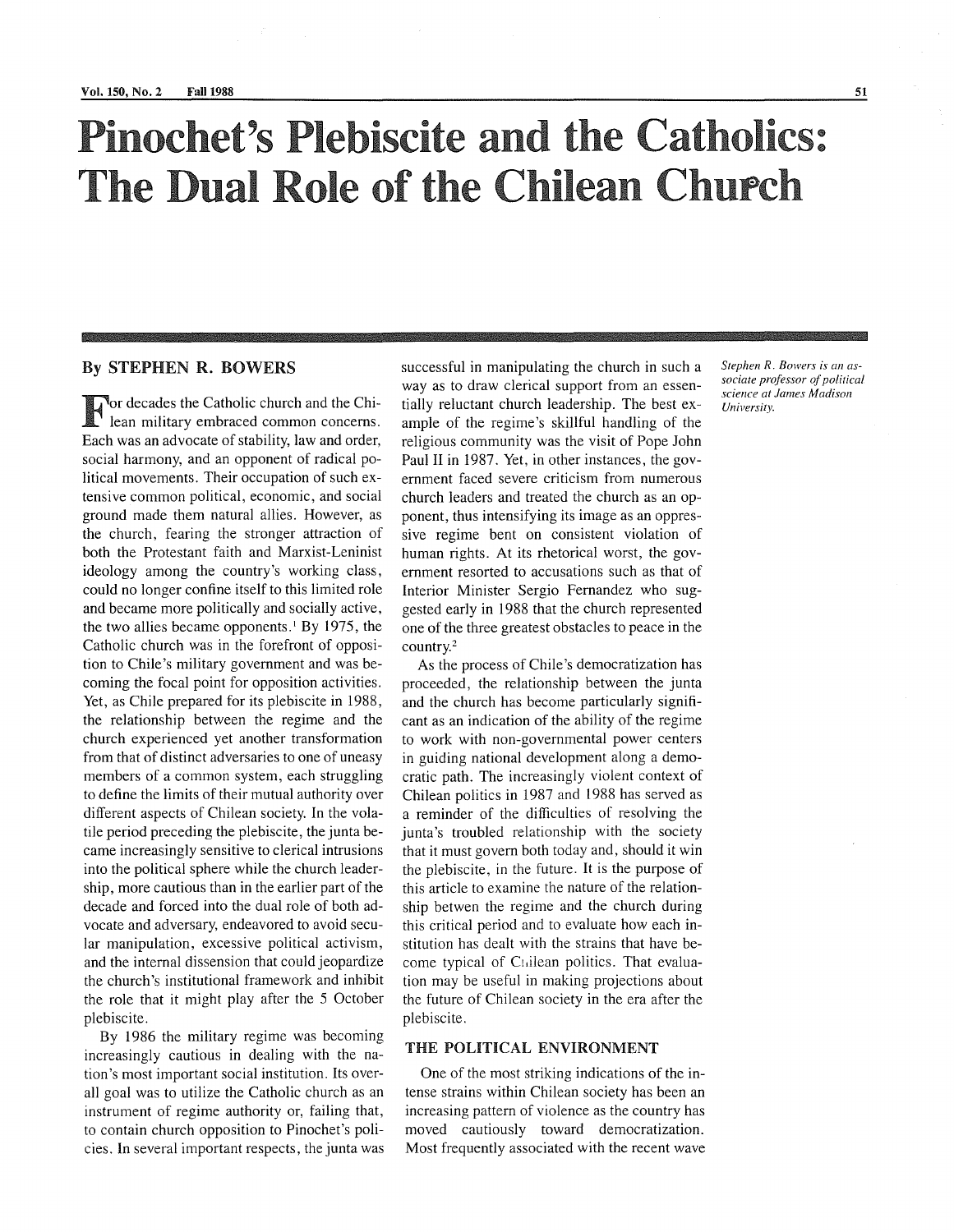of terror has been the Manuel Rodriguez Patriotic Front (FPMR), a small group originally believed to have only 1,000 to 2,000 hardcore members and long associated with attacks against electrical, telephone, and transportation systems, foreign-owned banks and mining companies, the U.S. Embassy, and pro-junta newspapers. By 1986, FPMR activities had expanded to include not only kidnappings, but also the attempt on Augusto Pinochet's life in September.<sup>3</sup> In November 1987, a series of terrorist actions against National Electric Power, Inc., apparently the work of the FPMR, left a vast region from Copiapo to Temuco without electricity while simultaneous attacks against the Santiago bus system resulted in the burning of three buses.<sup>4</sup> In March 1988, the Chilean attorney general Ambrosio Rodriguez warned that there would be an increase in terrorist attacks as the date of the plebiscite approached. These undertakings, he explained, were part of a political strategy aimed at inducing a so-called drug effect that would prevent people from being fully responsive to political events during that sensitive period. By the spring, violence intensified as terrorists disabled the Pacifico Steel Enterprise railroad by planting bombs along the railway line, thus causing panic among the residents of the Coquimbo region. Strikes against Santiago's electrical system became routine, with the result that vast industrial sectors of the city were often without power. Even radio stations served as convenient targets of terrorist actions. Although FPMR is given credit for most of these incidents, there were rumors of involvement by the Peruvian terrorist organization Shining Path. As a result, the Carabineros director general Rodolfo Stange was compelled to issue a public statement in June 1988, in an effort to reduce popular fears of such foreign intervention. According to Stange, the violent attacks on a Carabineros barracks in May, seen by some as a Shining Path action, was the work of domestic "extremists," probably the FPMR, who had promptly fled when the Chilean military came to the aid of the Carabineros.<sup>5</sup> Nevertheless, Chilean authorities insisted that there was considerable foreign support for local terrorists and Ad Hoc Military Prosecutor Fernando Torres suggested in February 1988 that out of a group of over 100 cases he had tried, "at least 30 to 40 percent have been trained in Cuba or the USSR. They have confessed to this and it is no secret."6

The turbulence of this era was characterized not only by an increase in domestic violence but also by a continuation and, in some cases, an

intensification of international criticism of the military regime. As a result of the barrage of hostile pronouncements about the government, junta representatives have long been embroiled in bitter debates with numerous governments and international organizations, disputes likely to inhibit the operation of the government should the regime prevail in the plebiscite. The U.S. Department of State has been a leading critic of junta policies, including the plebiscite that served as the cornerstone of Pinochet's process for transition to civilian rule. The official response to the State Department's negative assessment of the plebiscite was offered by Admiral Jose Toribio Merino who, in a statement in December 1987, suggested that it is U. S., not Chilean elections, that are open to criticism because of the low turnout in U.S. presidential elections and the inconvenient hours during which a person may vote.<sup>7</sup> The United Nations added its voice to the chorus of international critics of Pinochet's regime in March 1988, with a resolution condemning the junta for human rights violations. Chile's ambassador to the United Nations responded to the resolution by denouncing it as interference in Chilean internal affairs and suggesting that it was motivated by "political interests" rather than a concern for human rights and that the resolution was "invalid from the beginning because it was drafted by such an untrustworthy government-that of Mexico."s Finally, in July 1988, the European Parliament issued a unanimous resolution calling upon all Chilean democratic parties to reject Pinochet in the 5 October plebiscite. The spokesman for the Chilean Foreign Ministry promptly denounced the decision as "grotesque" and labeled members of the Parliament "ignorant" and suffering from a "distorted view of Chilean reality."9

#### THE CHURCH AS AN ADVOCATE

The regime's difficulties with international organizations and foreign governments have been matched by severe strains in its relationship with the church since 1975. Harassment of church workers and even the deaths of foreign priests in police searches of Santiago's slums were indications of open and bitter official hostility toward the church. This attitude was dramatically reflected in actions against church organizations such as the Vicariate of Solidarity—the Catholic church's human rights office. Pinochet himself described this organization as "more communistic than the communists." Apparently in retaliation for the Vicariate's accusations of hu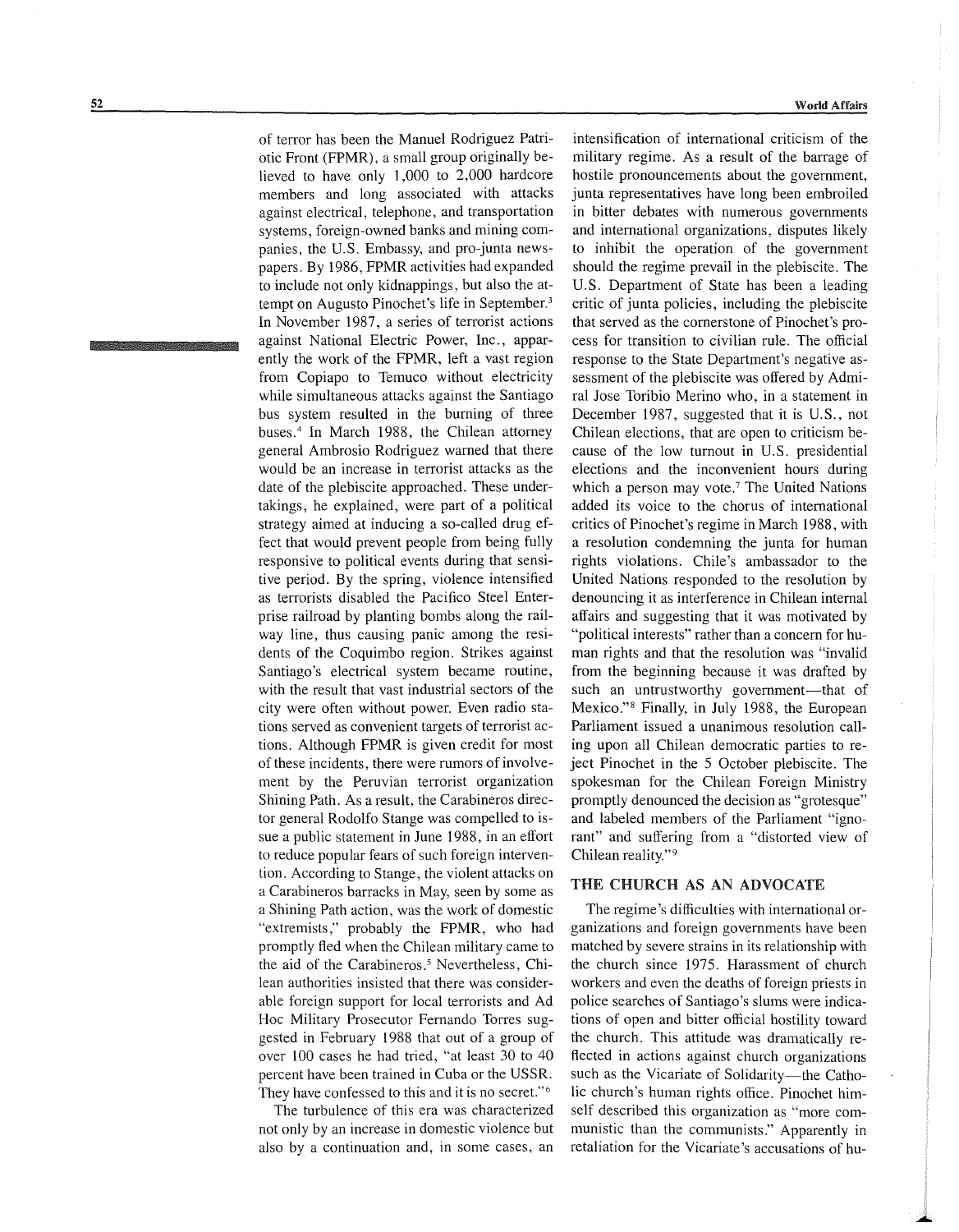man rights violations, numerous anonymous attacks were directed against church buildings, clergy, and lay workers. **In** addition, church workers were often the targets of bombings, threats, kidnappings, and beatings. 10

Yet, in spite of the extremely harsh churchregime relationship that developed since 1975, the visit of Pope John Paul II in 1987 demonstrated Pinochet's ability to back away from overt and sometimes violent confrontations with the church and to utilize that organization, indirectly at least, as an advocate of his policies. While there were papal gestures that supported the opposition, the pope gave significant indications of support for the regime. The pope's critical gestures fell into four categories: meetings with opposition leaders, demands for greater popular participation in politics, a call for an assertive church, and recognition of the Vicariate of Solidarity for its "devotion on behalf of human rights." Yet, these indications of support for Pinochet's opponents were balanced by a series of actions clearly supportive of the regime. One of the most important symbolic moves during the papal visit was the pope's appearance on the presidential balcony with Pinochet and his family and his prayers that were offered with the general and his family. In addition, the pope echoed at least some of Pinochet's anticommunist sentiments before an audience of bishops and priests with his denunciation of "foreign influences" that are attempting to "subjugate or distort the national will." Finally, after listening to shanty town delegates at a mass rally, the pope cautioned grassroots church organizations to avoid taking direct political positions. As the visit ended there was general recognition that it had made the split within the church a matter of public attention while the attendant disturbances did more harm to the image of opposition groups than to that of the government. The words of comfort that the pope gave to the government had greater impact in promoting more cautious church behavior than those remarks that might have supported the opposition.<sup>11</sup>

## THE SUPPRESSION OF LIBERAL **TENDENCIES**

The relationship between the ecclesiastical leadership and the Vicariate of Solidarity has demonstrated the shift in church policy in recent years. The activities of this organization exemplify the attitude of the more liberal element of the church leadership toward the military regime. The Vicariate has championed the cause of human rights by criticizing official abuses and

by offering aid—food, shelter, clothing, and legal support—to victims of abuse. At the same time, it has defended the poor and preached its own brand of liberation theology, which stresses the need for Catholics to become involved in movements for social justice. A few Vicariate associates, such as former member Ignacio Gutierrez, have even advocated the desirability of revolution, thus prompting the Chilean interior minister's 1988 charge that the Vicariate is a "counterintelligence organization at the service

The suppression of liberal tendencies within the church-something which was facilitated by the church hierarchy-was accompanied by governmental pressures against elements of the church media.

of the opposition" and dedicated to providing moral and logistical support for terrorism. 12

However, by 1986 the Vicariate faced a more cautious church leadership that seemed inclined to return to a more "pastoral" mission. The demand by Bishop Antonio Moreno, vicar of the northern zone of Santiago since 1986, that priests not participate in any form of protest against the government is typical of the position taken by many of the more recently appointed church leaders. When a group of lay people went to Bishop Moreno to describe a brutal search and seizure raid in their neighborhood, the bishop responded that the soldiers and the police were "only doing their duty and obeying the laws." This cautious attitude undoubtedly reflected a concern about the alienation of traditional Catholics who have played such an important role in supporting the church and making it possible for church structures to serve those in need of assistance. It is, of course, important to note that the Catholic church is not a monolithic body either at the popular or at the elite level. Disagreements over fundamental political questions exist at every level of the organization and thus mandate caution on the part of ecclesiastical leaders who are concerned about the institutional solidity of the church.

The suppression of liberal tendencies within the church-something which was facilitated by the church hierarchy-was accompanied by governmental pressures against elements of the church media. One of the most important media reflections of liberal tendencies within the 53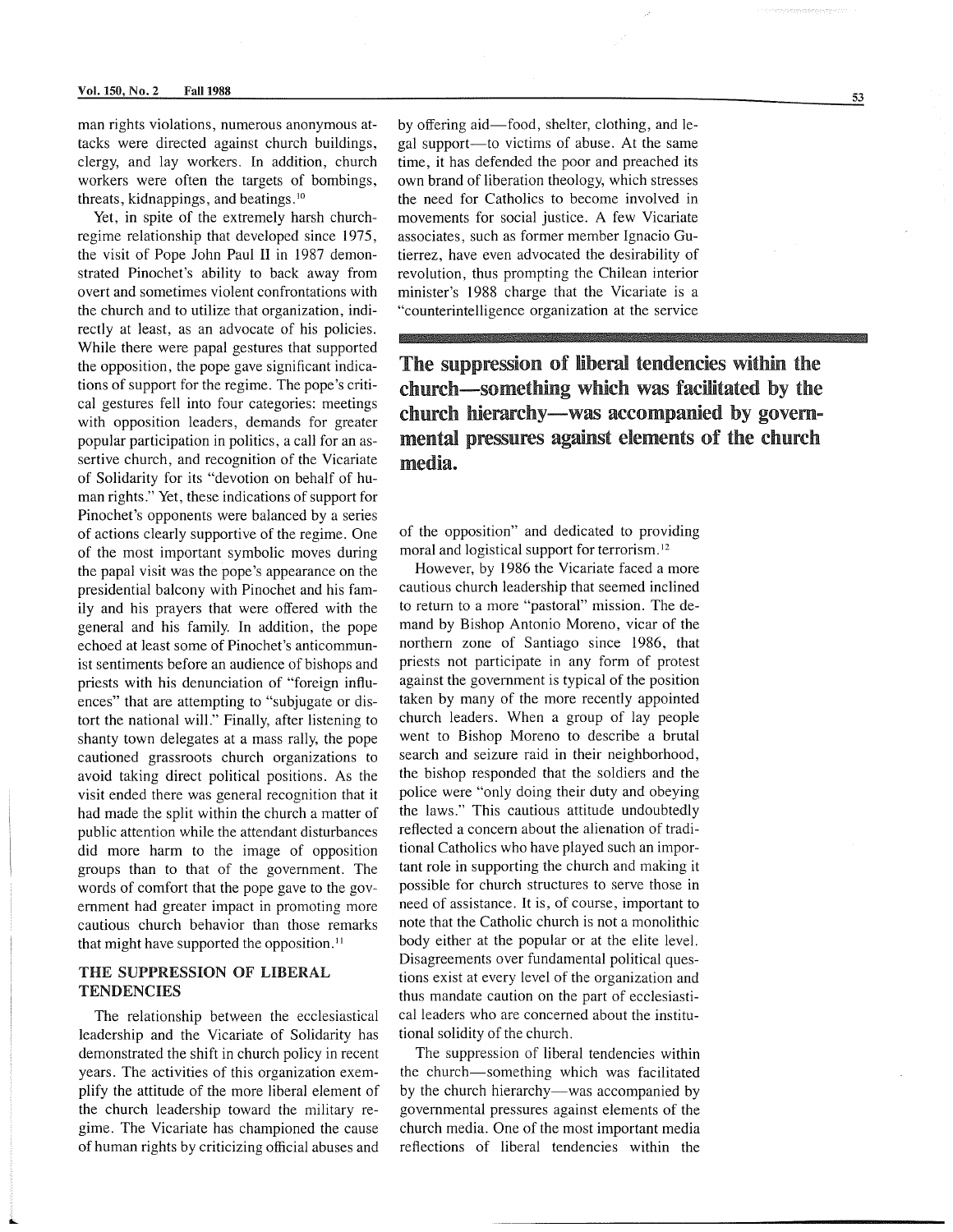church is the monthly political journal *Analisis,*  published by the Academy of Christian Humanism. The Academy, founded in 1975, is a church organization that supports the research of numerous social scientists suppressed by the junta. While *Analisis* continues to serve as a reminder of the residual vestiges of a free press in Chile, it has been the target of numerous attacks by government officials stung by its critical commentary. With the approach of the plebiscite, authorities became increasingly sensitive to critical reportage. In June 1988, Valparaiso Naval Prosecutor Miguel Angel Munoz used the military justice code to take legal action against the journal for its publication of an article dealing with the Chilean arms trade, arresting both the deputy director of the magazine and the author of the offending article. *Analisis* director, Juan Pablo Cardenas, was already serving a limited jail sentence for having "offended" President Pinochet.<sup>13</sup> The campaign against the Catholic media has also been directed against Radio La Voz de la Costa, a Catholic radio station that broadcasts educational programs to peasants and other rural residents. In February 1988, sponsors of the radio station were asked to cancel their contracts with the station unless they wanted to face reprisals. This request was evidently made on behalf of the ultra-rightist terrorist group "Chilean Anticommunist Action" (ACHA) and was coupled with a death threat sent by letter to the priest who runs the station. In March, the shop of one of the radio station's sponsors was bombed in retaliation for its continued support for La Voz de la Costa. Chilean human rights attorneys claim that ACHA is closely linked with Chile's security services. These actions should be viewed not simply as attacks on the church, but rather as part of what Jaime Moreno Laval, president of the Santiago Journalists Association, describes as a concerted campaign of threats and pressure against journalists as the date for the plebiscite ap-

Authorities have, however, needed more than the mere silencing of critical elements within the church-supported media. On the eve of the plebiscite, authorities enjoyed at least some success in drawing expressions of support from clerical figures. Given the importance of the plebiscite as an element of Pinochet's policies, the regime has been eager to solicit support from prominent church figures, thus in advance strengthening the position of the junta should it be successful in the plebiscite. An important measure of such support came in July 1988 when the Episcopal

proaches. <sup>14</sup>

World Affairs

Conference president, Msgr. Carlos Gonzales, generally seen as sympathetic to liberal church elements, met with the director of Chile's Voting Service to review measures being taken in preparation for the plebiscite. Following the meeting, Gonzales declared that he was favorably impressed by the long lists of registered voters, the computer equipment, and the supplies of paper for printing secret ballots and felt that they were clear evidence that the electoral process was well organized and secure against any form of fraud. The director of the Voting Service, Juan Ignacio Garcia, in turn, expressed the government's deep satisfaction with his observation that "the fact that a church authority expressed his support for the system is satisfying" and is "a positive message to all Chileans." 15

An important reason for the change in the church's recent pronouncements-in addition to some of the papal pronouncements in the 1987 visit—is the changing composition of ruling ecclesiastical bodies, entities that were once dominated by regime critics but are now balanced between liberals and conservatives. The evenness of the split within the church leadership is reflected in the almost even liberalconservative division within the twenty-nine member Bishop's Council. Although Juan Francisco Cardinal Fresno Larrain, archbishop of Santiago since 1983, was a theological conservative and an enthusiastic supporter of the military regime, he and the Bishop's Council have sometimes taken positions that advocate the causes espoused by Chile's opposition. For example, in 1986 the bishops joined in the call for a general strike against the government by unions and professional groups. Cardinal Fresno has been equally outspoken in his demands for changes in the Pinochet constitution and for a transition from military to civilian rule. Yet, the council cannot be regarded as a captive of the liberal faction of the leadership. The proposal that Cardinal Fresno made in 1985 for a national accord is based on a formula that would favor the nation's center-right political groups at the expense of the left, something that pleases the government far more than the activists among the poor and the working class who see the left as their champion. The tendency of the council to fluctuate between the postures of advocate and adversary illustrates the desire of the clerical leadership to occupy a more balanced position. <sup>16</sup>

Late in 1986, Cardinal Fresno's criticism of the government was softened even more by actions that many see, at best, as supportive of a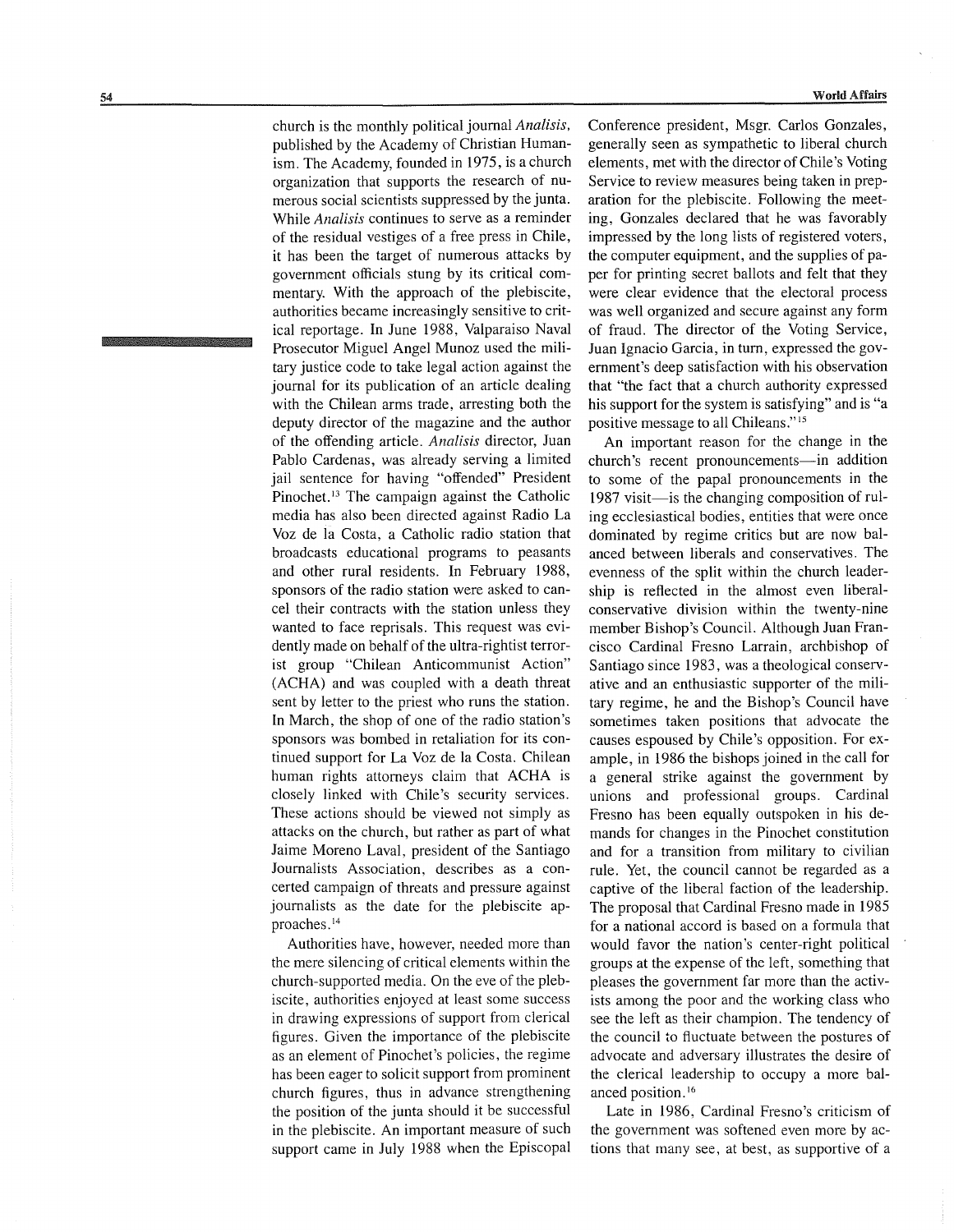restrained church role or, at worst, as an effort to ally the church with Pinochet. This shift away from overt antigovernmental activism became most apparent following the imposition of a state of siege after the attempt on Pinochet's life on 7 September 1986. Indicative of this less critical posture was Cardinal Fresno's decision to proceed with the traditional 'Te Deum" celebration in Santiago's cathedral on 18 September, Chile's independence day. Even though a large sector of the clergy and laity called for a suspension of the celebration because of regime attacks against the church, Cardinal Fresno summoned the Santiago clergy to announce that the church's mission was "transcendent" and that two-hundred-year-old traditions such as the "Te Deum" should not be broken in response to passing political controversies. This ceremony, which was attended by General Pinochet and several junta members, was denounced by the Chilean liberation theologian, Ronaldo Munoz, who described it as the shepherds marching "into the plaza arm in arm with the wolves that are scattering and destroying the flock."<sup>17</sup> Realistically, it must be recognized that these actions have not constituted a "sell-out" on the part of the church leadership, but are, rather, important steps toward facilitation of a constructive church role in Chile after the plebiscite, regardless of the outcome.

#### THE CHURCH AS AN ADVERSARY

Yet, with the approach of the plebiscite and in spite of these conciliatory gestures, the church did not abandon its adversarial role and expressed critical views on fundamental political questions. One of the most important of these was the moral validity of the plebiscite itself. In spite of some praise for the electoral machinery, in June 1988 the Episcopal Conference released a statement of its concern that certain other more essential conditions should be met for the plebiscite to be considered morally valid. The first condition was that the opposition must be given more access to the media, especially the national television channel. Most independent observers agreed with the suggestion that the fifteen minutes of television time allocated for both opposition and pro-regime groups each evening, an arrangement that did not even begin until September, would not be sufficient or fair in view of the government's formal domination of the television broadcast system. It was also important, the statement continued, that the states of exception, with the limits they imposed

upon political liberties, be lifted so there could be free and open debate. Furthermore, according to the conference, government officials and members of the armed forces who were responsible for management of the electoral machinery should not simultaneously be active supporters of a specific plebiscite option. Finally, the "aggressive, disqualifying, and exclusionary language" associated with public discussion of the plebiscite should be eliminated in order to maintain the air of calm deliberation required for an orderly and peaceful plebiscite. In this context, one is reminded of the numerous statementssuch as that by Interior Minister Sergio Fernandez in March 1988—that "political anarchy, social disorder, and insecurity" would follow a plebiscite vote rejecting the government candidate. Further and even more explicit distrust of the plebiscite process was expressed by Carlos Camus, Bishop of Linares and a former secretary general of the Episcopal Conference, who, when asked about General Pinochet's statement that he would "overwhelm" the opposition in the plebiscite, asked, "What is he going to overwhelm them with, I wonder? Will it be with votes or with machineguns?" $18$ 

An equally fundamental issue upon which church leaders also made direct critical comments was General Pinochet's political future. In January 1988, Msgr. Raul Silva Henriquez, Santiago's retired archbishop who presently holds the office of cardinal, observed that Pinochet did not want to relinquish his office and, in all probability, would prefer to die as a dictator. According to Cardinal Silva, Pinochet's days are numbered because he will not be allowed to remain in office and if, upon being defeated in the plebiscite, he leaves Chile he will be killed. This was evidently a sensitive point within Pinochet's inner political circle and, according to some reports, in the event of a defeat, the general would not leave the country but rather take refuge on Robinson Crusoe Island, a remote Chilean possession in the Pacific. Following Msgr. Silva's comments, the Chilean Foreign Ministry filed a formal complaint with the Vatican against the Cardinal and denounced his remarks as "not conducive to national harmony," while Sergio Onofre Jarpa, president of the pro-Pinochet National Renewal party, described them as "incredible." Cardinal Silva had already demonstrated his disdain for Pinochet by refusing to send Christmas greetings to the general, instead sending formal Christmas messages to the relatives of five young communists who had disappeared in September 1987. ACHA has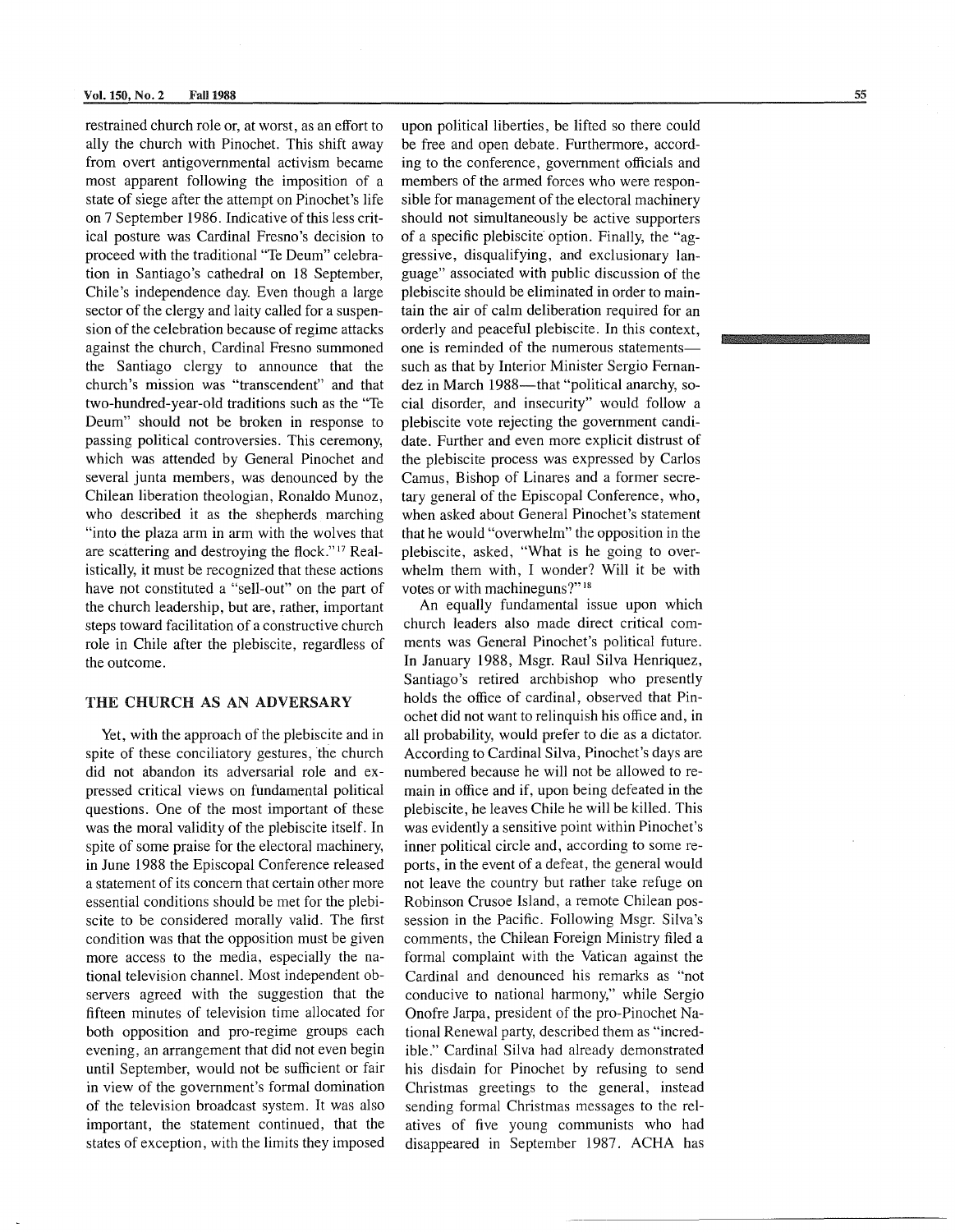The growing number of disappearances among the ranks of those expressing opposition to the junta was yet another issue about which the church was increasingly outspoken. In April 1988, the Vicariate issued a statement in which it declared that the worst cases of human rights violations in Chile were the increased campaign

The church has played a dual role in that sometimes it has been an advocate of regime politics, while on other occasions it has been a critic.

> of political kidnappings and the arrest and torture of people in secret detention centers run by the National Intelligence Center (CNI). The Santiago Archbishop's Office charged that the methods employed and the timing of events supported fears that the repressive tactics of the early Pinochet years were being revived as the country neared the date of the plebiscite. Cardinal Juan Francisco Fresno and his close advisors stressed that the Catholic church could not remain indifferent to such events and that finding the missing should be one of the highest public priorities. <sup>20</sup>

The church's pursuit of a restrained adversarial role was not without its costs for those leaders associated with public statements of opposition to regime policies and practices. In May 1988, four priests who signed a document which asserted that General Pinochet and the military regime were "morally disqualified" to rule Chile and called upon Pinochet to resign were arrested by a Santiago military prosecutor. Episcopal Conference president Carlos Gonzales, widely viewed as a supporter of the more liberal line, was the target of bitter personal attacks in a seventeen-page publication signed by Chilean Catholic Action, an organization of pro-Pinochet Catholics. Death threats, such as that made by ACHA against Cardinal Silva, were another frequent consequence of the leadership's adversarial functions. Even petty vandalismsuch as the assault with red paint on the home and automobile of the executive direct of the Vicariate of Solidarity in October 1987-was employed against those who criticized the junta's abuses. <sup>21</sup>

Yet, it is clear that while the church was willing to oppose the regime on issues that have moral implications, particularly the human rights abuses cited above, it does not seek political power for itself. Although it has emerged as the most important nongovernmental institution since 1973, it shows no desire to assume the role of a "shadow government" or an auxiliary state apparatus. It is sometimes an adversary but never an aspirant for political authority. The determination of clerical leaders to avoid direct involvement in secular matters was reflected in the Episcopal Conference's June 1988 declaration of neutrality in the plebiscite. In addition, when Bolivian groups requested clerical mediation in the Bolivian-Chilean sea-outlet issue in May 1988, the church leadership was quick to deny any authority to engage in such an action, once again stressing that the Catholic church has no aspirations for direct political authority, especially on questions that lack profound, direct moral implications. <sup>22</sup>

### THE LIMITS OF POLITICAL ACTIVISM

Over the years, the ecclesiastical leadership seems to have arrived at a consensus with regard to the limits to political activism. A key point of that consensus is that prophetic statements by themselves are not likely to bring about a fundamental change in the regime. As Brian H. Smith has observed, the institutional resources of the Catholic church were more important than its moral voice in alleviating the effects of repressive government, meaning that its role as an advocate of acceptance of the regime could bring important benefits to its parishioners. Accordingly, by avoiding elite-level confrontations with the regime, the church has been able to focus on providing important services, such as communications networks and legal and economic assistance, to those who have been victims of repression. Thus, the role of the church has been enlarged rather than diminished under the military regime, and the Catholic leadership has drawn closer to an understanding with regard to the limits of the clerical political activism characteristic of its adversarial role. When newly appointed Bishop Jorge Medina went to Pinochet to reaffirm his loyalty to the regime, he was making a dramatic statement of the selfimposed limits that now apply to the church's role in politics. Yet, that loyalty does not imply subservience or a willingness on the part of the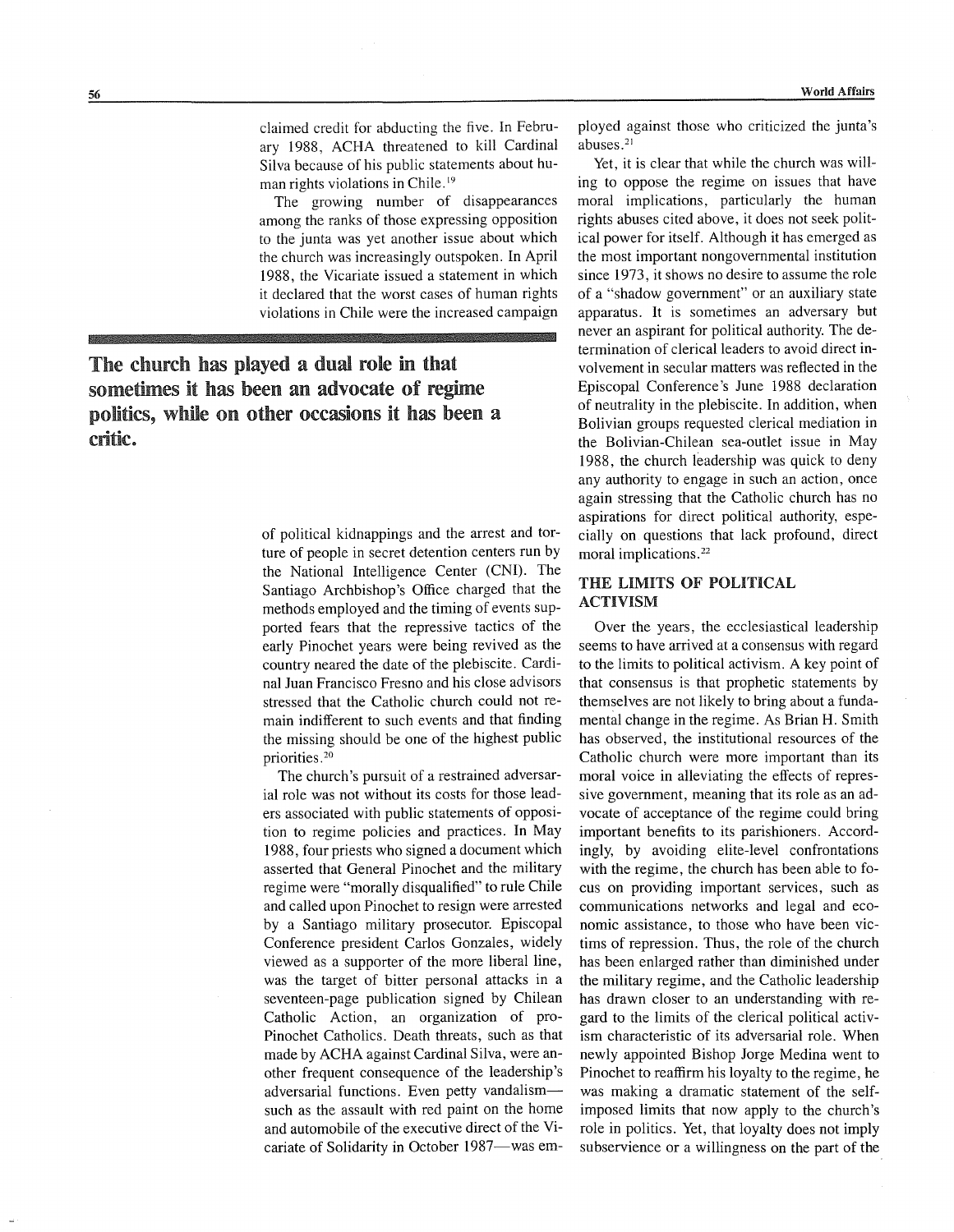church to allow its leadership to be undermined.<sup>23</sup>

This understanding is clearly the result of a realistic evaluation of the church's mission by the ecclesiastical hierarchy—especially the Vatican leadership, which has recently appointed conservative bishops who are more supportive of the government-rather than a consequence of direct military pressure against the church. The exercise of restraint by both the church and the junta, which generally refrained from direct threats to the core interests of the Catholic church, is a tribute to the political wisdom of both the Chilean military figures who act as political leaders and the ecclesiastical figures who enjoy political prominence. When Bishop Medina made his journey to Pinochet, he was rewarded for his expression of support by a ceremony in which the dictator presented him with a pectoral cross made of lapis lazuli. After all, military authorities can accept a church that engages in an active pastoral mission but refrains from direct plays for secular authority even if it does venture into the political sphere when it sees a moral issue at stake. Yet, the church's political role remains modest and restrained, thus protecting its ecclesiastical structure and allowing the church to serve its parishioners—including those who have been victims of the regime's repression.

#### **CONCLUSIONS**

Policies of the Catholic church in the period just prior to the plebiscite were not a sell-out, but rather an effort to facilitate a transition to democratic government and avoid the violence that might be associated with a left-wing overthrow of the Pinochet government. The church has played a dual role in that sometimes it has been an advocate of regime policies while on other occasions it has been a critic. On balance, clerical leaders are most concerned about pursuit of a policy that allows maximum attention to the needs of parishioners while also directing attention to political controversies when crucial moral questions are at issue.

A crucial factor stimulating adoption of this approach is that, by 1987 and 1988, the core interests of the church were not being threatened by the junta. The worst excesses of earlier years had stopped and, while they occurred on an occasional basis, direct physical threats and harassment were not a dominant part of regime tactics for dealing with the church. The achievement of better relations with the church supports the view that Pinochet is one of the region's most adroit politicians and his skill in dealing with the church in this period is a tribute to his political acumen. In spite of serious disputes between the government and the church, Pinochet was able to maintain contacts with the church leadership. At the same time, while Pinochet was critical of the activities of the Vicariate as well as of activist priests who attempted to mobilize the opposition, the junta did not endeavor to destroy the church leadership or intrude directly into the management of the church.

A less perceptive government might have concentrated on attempting to undermine the church by attacking its bases of economic or financial support. There is no indication today of a serious official effort to undermine the church in such a fashion. In short, the Chilean government may have been in the hands of the military, but the responsible officers recognized the fundamentals of Chilean history with the prominent role assigned to the church and did not brutally defy tradition. By pursuing a more restrained policy toward the church, Pinochet was able to maintain the appearance of a loyal, practicing Catholic whose main desire was that the church give more attention to pastoral concerns than to political issues. He did not challenge the special position of the church as a common element in Chilean life and an integral part of the nation's Hispanic heritage. Such an approach was not only a critical element of regime policy prior to the plebiscite but crucial to Pinochet's prospects for governing with any measure of success in the event of a "yes" vote in October. For the Catholic church, maintenance of a qualified truce with the government was essential to the leadership's hopes of performing both a pastoral and a humanitarian mission in the years following the plebiscite.

#### **NOTES**

1. Brian H. Smith, "Old Allies, New Enemies," in J. Samuel Valenzuela and Arturo Valenzuela, editors, *Military Rule in Chile* (Baltimore: Johns Hopkins Press, 1986), pp. 270-273.

*2. Foreign Broadcast Information Service-Latin America Report-88-007,* 12 January 1988, p. 25. (Hereafter noted as FBIS-LAT.)

3. William F. Sater, "Frente Popular Manuel Rodriguez", *TVI Report,* Vol. 8, No.1, 1988, pp. 8- 11.

4. FBlS-LAT-87-215, 6 November 1987, p. 28.

5. FBlS-LAT-88-048, 11 March 1988, p. 26, FBIS-LAT-88-095, 17 May 1988, p. 11, and FBIS-LAT-88-111, 9 June 1988, p. 36.

- 6. *Fortin Mapocho,* 9 February 1988, p. 12.
- 7. FBIS-LAT-87-244, 21 December 1987, p. 26.
- 8. FBIS-LAT-88-048, 11 March 1988, p. 25.
- 9. FBIS-LAT-88-131, 8 July 1988, p. 24.